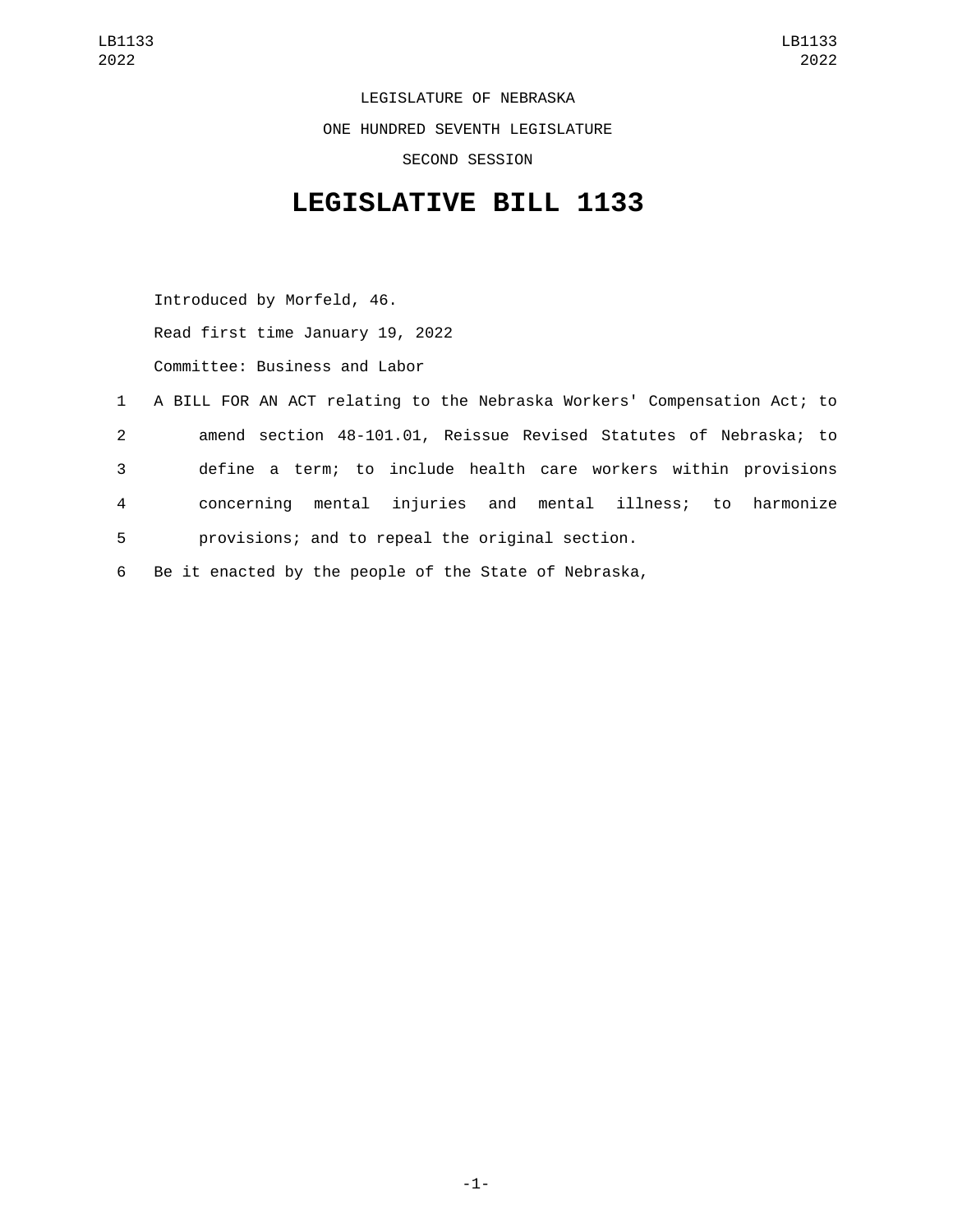Section 1. Section 48-101.01, Reissue Revised Statutes of Nebraska, 2 is amended to read:

48-101.01 (1) The Legislature finds and declares:

 (a) The occupations of first responders are recognized as stressful occupations. Only our nation's combat soldiers endure more stress. Similar to military personnel, first responders face unique and uniquely dangerous risks in their sworn mission to keep the public safe. They rely on each other for survival to protect the communities they serve;

 (b) On any given day, first responders can be called on to make life and death decisions, witness a young child dying with the child's grief- stricken family, make a decision that will affect a community member for the rest of such person's life, or be exposed to a myriad of communicable 13 diseases and known carcinogens;

 (c) On any given day, first responders protect high-risk individuals from themselves and protect the community from such individuals;

 (d) First responders are constantly at significant risk of bodily harm or physical assault while they perform their duties;

 (e) Constant, cumulative exposure to horrific events make first responders uniquely susceptible to the emotional and behavioral impacts 20 of job-related stressors;

 (f) Trauma-related injuries can become overwhelming and manifest in post-traumatic stress, which may result in substance use disorders and 23 even, tragically, suicide; and

 (g) It is imperative for society to recognize occupational injuries related to post-traumatic stress and to promptly seek diagnosis and treatment without stigma. This includes recognizing that mental injury and mental illness as a result of trauma is not disordered, but is a normal and natural human response to trauma, the negative effects of which can be ameliorated through diagnosis and effective treatment.

 (2) Personal injury includes mental injuries and mental illness unaccompanied by physical injury for an employee who is a first

-2-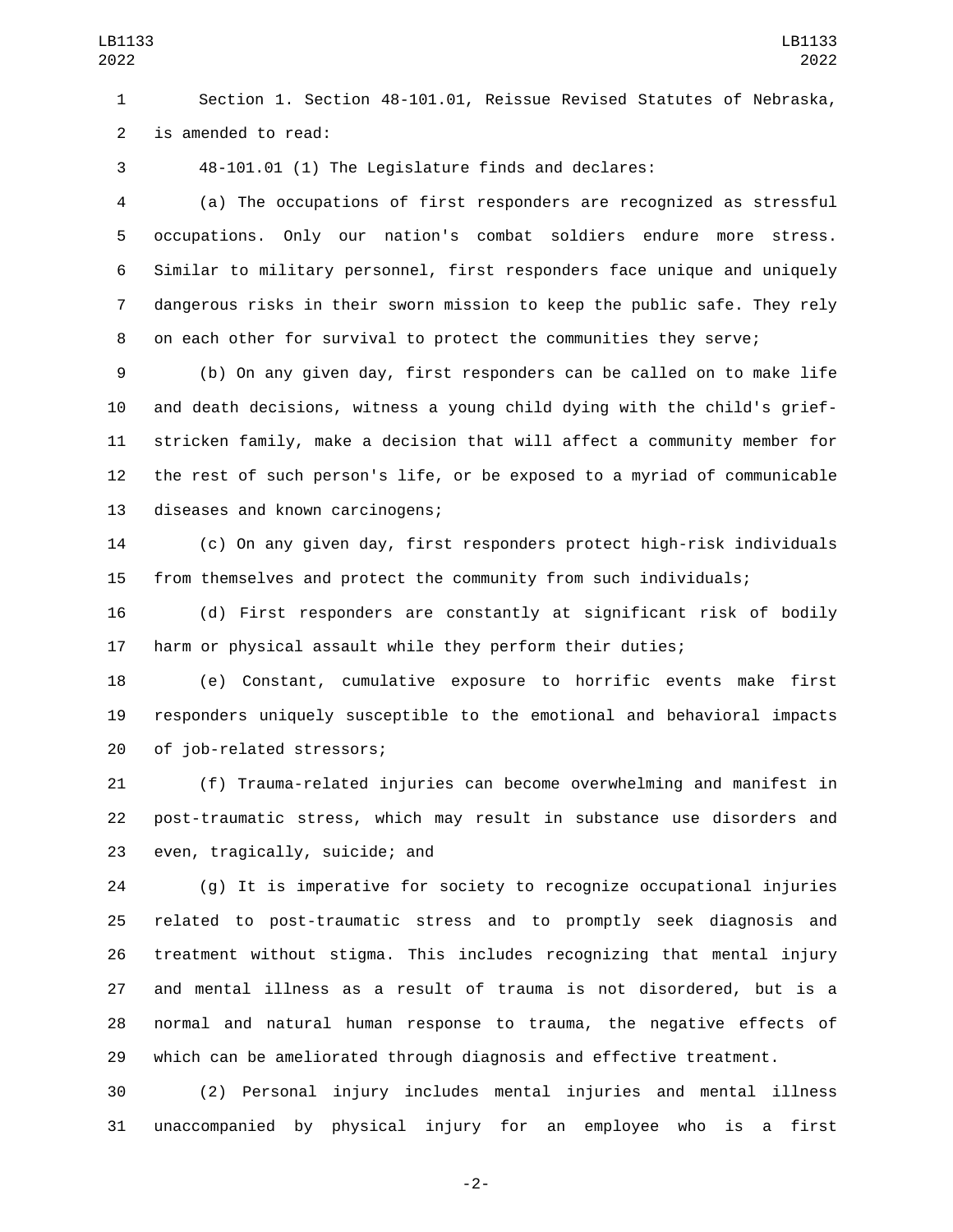1 responder, frontline state employee, or county correctional officer, or 2 health care worker if such employee:

 (a) Establishes that the employee's employment conditions causing the mental injury or mental illness were extraordinary and unusual in comparison to the normal conditions of the particular employment; and

 (b) Establishes, through a mental health professional, the medical causation between the mental injury or mental illness and the employment 8 conditions by medical evidence.

 (3) The employee bears the burden of establishing the matters described in subsection (2) of this section by a preponderance of the 11 evidence.

 (4) Until January 1, 2028, a first responder may establish prima facie evidence of a personal injury that is a mental injury or mental 14 illness if the first responder:

 (a) Presents evidence that the first responder underwent a mental health examination by a mental health professional upon entry into such service or subsequent to such entry and before the onset of the mental injury or mental illness and such examination did not reveal the mental injury or mental illness for which the first responder seeks 20 compensation;

 (b) Presents testimony or an affidavit from a mental health professional stating the first responder suffers from a mental injury or mental illness caused by one or more events or series of events which cumulatively produced the mental injury or mental illness which brought about the need for medical attention and the interruption of employment;

 (c) Presents evidence that such events or series of events arose out of and in the course of the first responder's employment; and

 (d) Presents evidence that, prior to the employment conditions which caused the mental injury or mental illness, the first responder had participated in resilience training and updated the training at least 31 annually thereafter.

-3-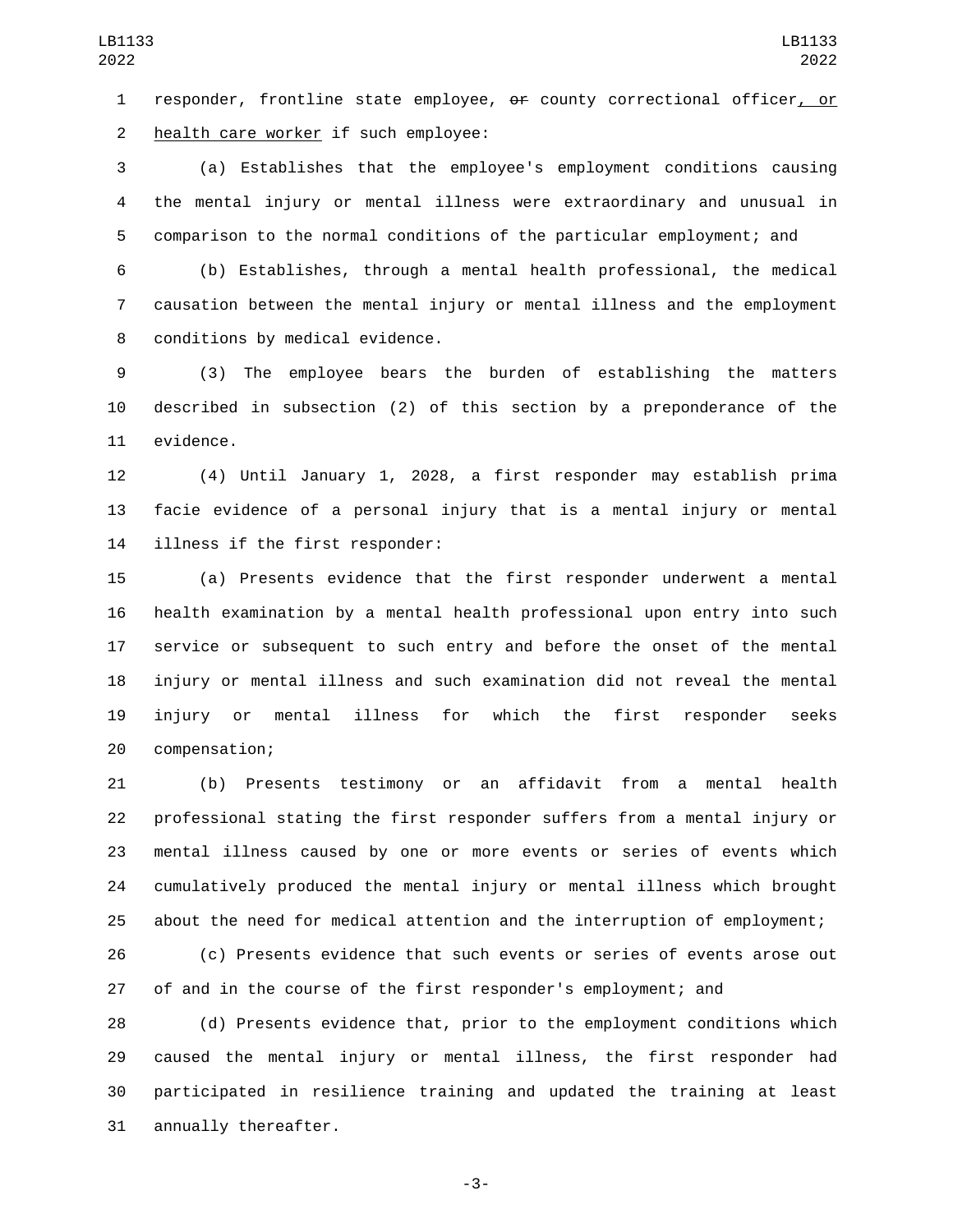(5) For purposes of this section, mental injuries and mental illness arising out of and in the course of employment unaccompanied by physical injury are not considered compensable if they result from any event or series of events which are incidental to normal employer and employee relations, including, but not limited to, personnel actions by the employer such as disciplinary actions, work evaluations, transfers, promotions, demotions, salary reviews, or terminations.

 (6)(a) The Department of Health and Human Services shall reimburse a first responder for the cost of annual resilience training not reimbursed by the first responder's employer. The department shall pay reimbursement at a rate determined by the Critical Incident Stress Management Program under section 71-7104. Reimbursement shall be subject to the annual limit 13 set by such program under section 71-7104.

 (b) To obtain reimbursement under this subsection, a first responder shall submit an application to the Department of Health and Human Services on a form and in a manner prescribed by the department.

 (7) The Department of Health and Human Services shall maintain and annually update records of first responders who have completed annual 19 resilience training.

(8) For purposes of this section:20

 (a) County correctional officer means a correctional officer employed by a high-population county whose:

 (i) Position obligates such employee to maintain order and custody 24 of inmates in a county jail; and

 (ii) Duties involve regular and direct interaction with high-risk 26 individuals;

(b) Custody means:27

 (i) Under the charge or control of a state institution or state agency and includes time spent outside of the state institution or state 30 agency; or

(ii) In the custody of a county jail in a high-population county or

-4-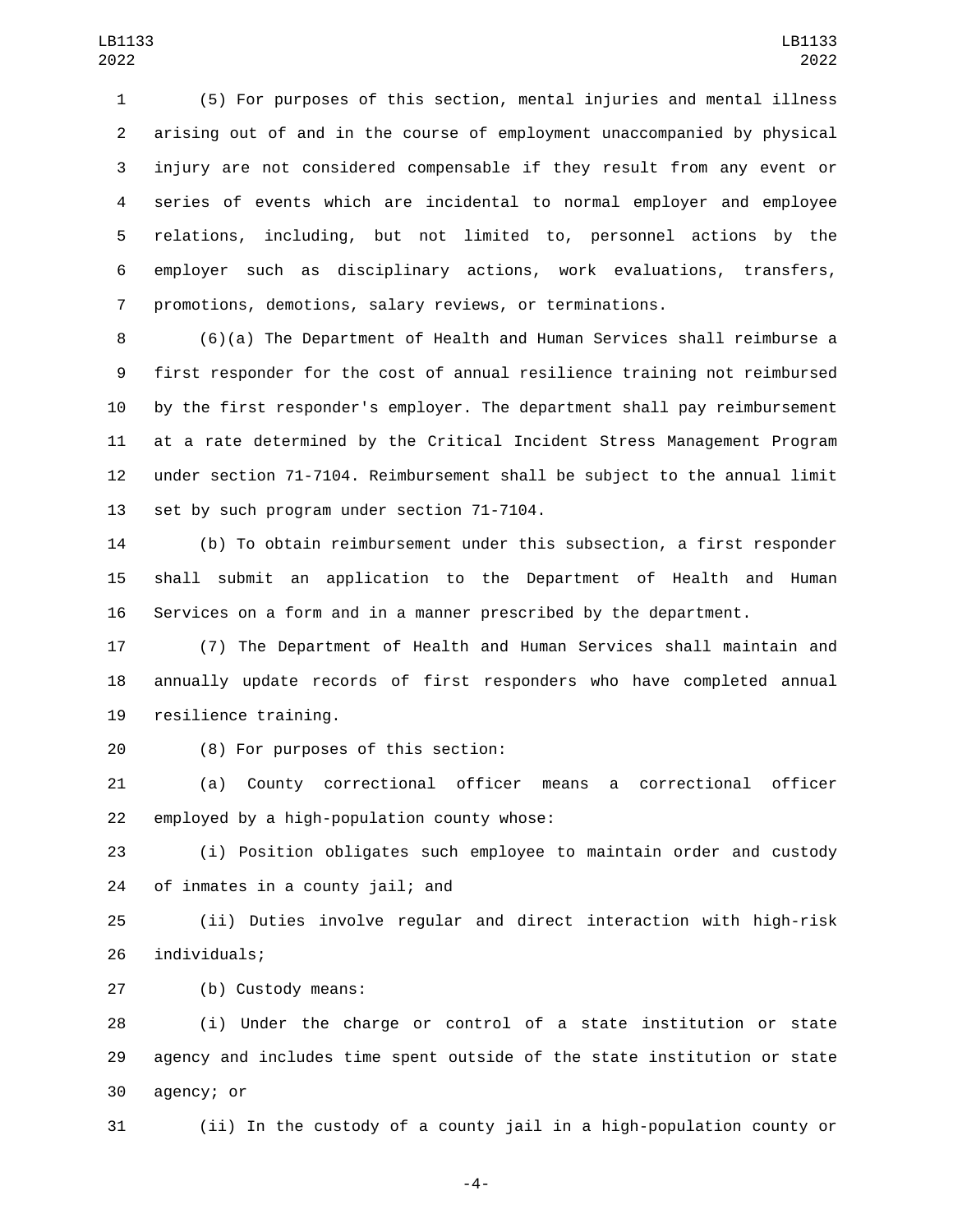in the process of being placed in the custody of a county jail in a high-2 population county;

 (c) First responder means a sheriff, a deputy sheriff, a police officer, an officer of the Nebraska State Patrol, a volunteer or paid firefighter, or a volunteer or paid individual licensed under a licensure classification in subdivision (1) of section 38-1217 who provides medical care in order to prevent loss of life or aggravation of physiological or 8 psychological illness or injury;

 (d) Frontline state employee means an employee of the Department of Correctional Services or the Department of Health and Human Services whose duties involve regular and direct interaction with high-risk 12 individuals;

 (e) Health care worker means any of the following individuals who 14 are licensed, certified, or registered to perform specified health services consistent with state law: A physician, physician assistant, 16 nurse, or advanced practice registered nurse;

17 (f) (e) High-population county means a county with more than three hundred thousand inhabitants as determined by the most recent federal decennial census or the most recent revised certified count by the United 20 States Bureau of the Census;

 $(g)$   $(f)$  High-risk individual means an individual in custody for whom violent or physically intimidating behavior is common, including, but not limited to, a committed offender as defined in section 83-170, a patient at a regional center as defined in section 71-911, a juvenile committed to a youth rehabilitation and treatment center, and a person in the custody of a county jail in a high-population county or in the process of being placed in the custody of a county jail in a high-population county;

 $(h)$   $\left(\frac{h}{g}\right)$  Mental health professional means:

 (i) A practicing physician licensed to practice medicine in this state under the Medicine and Surgery Practice Act;

(ii) A practicing psychologist licensed to engage in the practice of

-5-